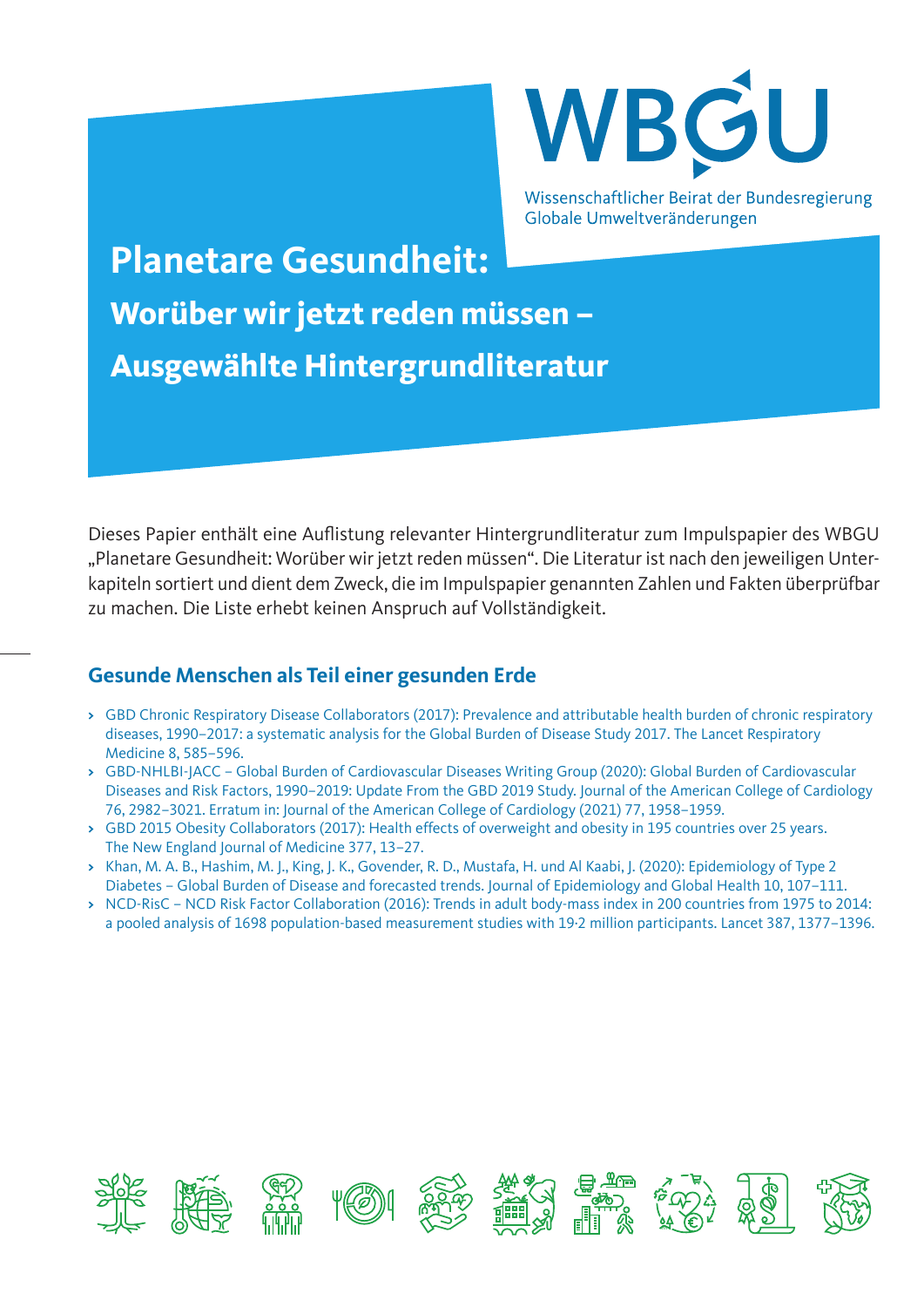# **Schlüsselfragen für planetare Gesundheit**



Gesunde Beziehung von Mensch und Natur



#### Gesunder Planet

- **>** IPCC Intergovernmental Panel on Climate Change (2014): Climate Change 2014. Synthesis Report. Contribution of Working Groups I, II and III to the Fifth Assessment Report of the Intergovernmental Panel on Climate Change. Genf: IPCC.
- **>** IPBES Intergovernmental Science-Policy Platform on Biodiversity and Ecosystem Services (2019): The Global Assessment Report on Biodiversity and Ecosystem Services. Bonn: IPBES Sekretariat.
- **>** Mora, C., Dousset, B., Caldwell, I. R., Powell, F. E., Geronimo, R. C., Bielecki, C. R., Counsell, C. W. W., Dietrich, B. S., Johnston, E. T. und Louis, L. V. (2017): Global risk of deadly heat. Nature Climate Change 7, 501–506.
- **>** Pörtner, H.O., Scholes, R.J., Agard, J., Archer, E., Arneth, A., Bai, X., Barnes, D., Burrows, M., Chan, L., Cheung, W.L., Diamond, S., Donatti, C., Duarte, C., Eisenhauer, N., Foden, W., Gasalla, M. A., Handa, C., Hickler, T., Hoegh-Guldberg, O., Ichii, K., Jacob, U., Insarov, G., Kiessling, W., Leadley, P., Leemans, R., Levin, L., Lim, M., Maharaj, S., Managi, S., Marquet, P. A., McElwee, P., Midgley, G., Oberdorff, T., Obura, D., Osman, E., Pandit, R., Pascual, U., Pires, A. P. F., Popp, A., Reyes-García, V., Sankaran, M., Settele, J., Shin, Y. J., Sintayehu, D. W., Smith, P., Steiner, N., Strassburg, B., Sukumar, R., Trisos, C., Val, A.L., Wu, J., Aldrian, E., Parmesan, C., Pichs-Madruga, R., Roberts, D.C., Rogers, A.D., Díaz, S., Fischer, M., Hashimoto, S., Lavorel, S., Wu, N., Ngo, H.T. 2021. Scientific Outcome of the IPBES-IPCC Co-sponsored Workshop on Biodiversity and Climate Change. Bonn: IPBES Sekretariat, DOI:10.5281/zenodo.4659158.
- **>** Raymond, C., Matthews, T. und Horton, R. M. (2020): The emergence of heat and humidity too severe for human tolerance. Science Advances 6, 1–8.
- **>** Xu, C., Kohler, T. A., Lenton, T. M., Svenning, J.-C. und Scheffer, M. (2019): Future of the human climate niche. Proceedings of the National Academy of Sciences 117 (21), 11350–11355.



## Gesunde Gesellschaften

**>** World Bank (2020): Reversals of Fortune. Report Poverty and Shared Prosperity 2020. Washington, DC: World Bank.



### Gesunde Ernährungssysteme

- **>** FAO Food and Agriculture Organisation, WFP World Food Programme und IFAD International Fund for Agricultural Development (2012): The State of Food Insecurity in the World 2012. Economic Growth is Necessary But Not Sufficient to Accelerate Reduction of Hunger and Malnutrition. Rom: FAO.
- **>** FAO Food and Agriculture Organization (2021): The State of Food Security and Nutrition in the World 2021. Transforming Food Systems for Food Security, Improved Nutrition and Affordable Healthy Diets for All. Rom: FAO.
- **>** IPBES Intergovernmental Science-Policy Platform on Biodiversity and Ecosystem Services (2019): The Global Assessment Report on Biodiversity and Ecosystem Services. Bonn: IPBES Sekretariat.
- **>** Ng, M., Fleming, T., Robinson, M. et al. (2014): Global, regional, and national prevalence of overweight and obesity in children and adults during 1980-2013: a systematic analysis for the Global Burden of Disease Study 2013. The Lancet 384, 766–781.
- **>** Willett, W., Rockström, J., Loken, B., Springmann, M., Lang, T., Vermeulen, S., Garnett, T., Tilman, D., DeClerck, F. und Wood, A. (2019): Food in the Anthropocene: the EAT–Lancet Commission on healthy diets from sustainable food systems. The Lancet 393 (10170), 447–492.
- **>** WBGU Wissenschaftlicher Beirat der Bundesregierung Globale Umweltveränderungen (2020): Landwende im Anthropozän: Von der Konkurrenz zur Integration. Hauptgutachten. Berlin: WBGU.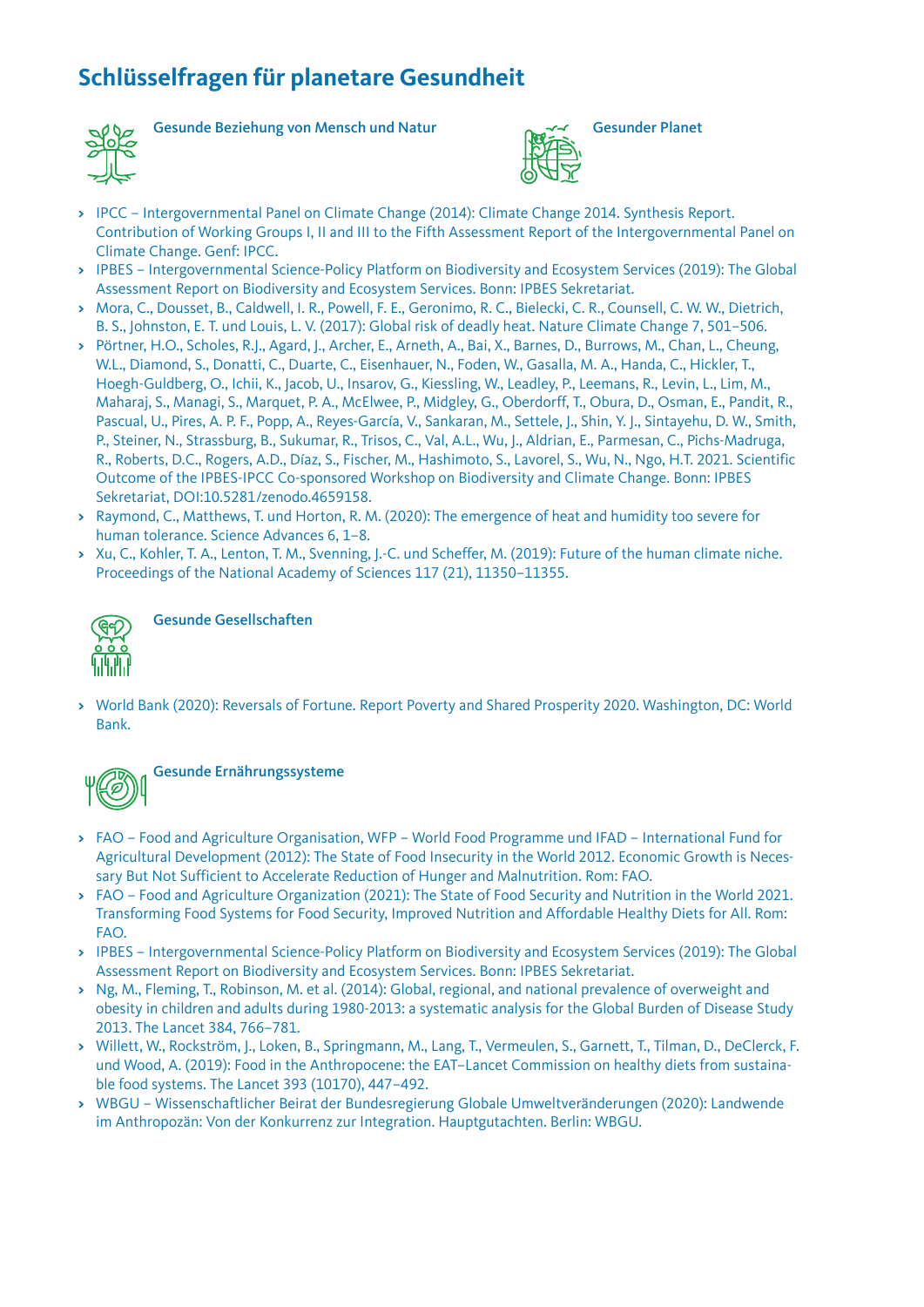Gesunde Gesundheitssysteme



- **>** Bertelsmann Stiftung (2019): Überversorgung eine Spurensuche. Gütersloh: Bertelsmann Stiftung.
- **>** CSDH (2008): Closing the gap in a generation: health equity through action on the social determinants of
- health. Final Report of the Commission on Social Determinants of Health. Genf: World Health Organization.



Gesunde Lebensräume

- **>** CBD Convention on Biological Diversity (2020): Update of the Zero Draft of the Post-2020 Global Biodiversity Framework. CBD/POST2020/PREP/2/1. Montreal: CBD.
- **>** UN DESA United Nations Department of Economic and Social Affairs (2018): 2018 Revision of World Urbanization Prospects. Internet: https://www.un.org/development/desa/ publications/2018-revision-of-world-urbanization-prospects.html New York: UN-DESA.
- **>** WBGU Wissenschaftlicher Beirat der Bundesregierung Globale Umweltveränderungen (2016): Der Umzug der Menschheit: Die transformative Kraft der Städte. Hauptgutachten. Berlin: WBGU.
- **>** WBGU Wissenschaftlicher Beirat der Bundesregierung Globale Umweltveränderungen (2020): Landwende im Anthropozän: Von der Konkurrenz zur Integration. Hauptgutachten. Berlin: WBGU.
- **>** WHO World Health Organization (2016): Urban Green Spaces and Health. A Review of Evidence. Kopenhagen: WHO Regional Office for Europe.



- **>** Basner, M., Babisch, W., Davis, A., Brink, M., Clark, C., Janssen, S. und Stansfeld, S. (2014): Auditory and non-auditory effects of noise on health. The Lancet 383 (9925), 1325–1332.
- **>** Braithwaite, I., Zhang, S., Kirkbride, J. B., Osborn, D. P. J. und Hayes, J. F. (2019): Air pollution (particulate matter) exposure and associations with depression, anxiety, bipolar, psychosis and suicide risk: a systematic review and meta-analysis. Environmental Health Perspectives 127 (12), 126002.
- **>** Grande, G., Ljungman, P. L. S., Eneroth, K., Bellander, T. und Rizzuto, D. (2020): Association between cardiovascular disease and long-term exposure to air pollution with the risk of dementia. JAMA Neurology 77 (7), 801–809.
- **>** Hegewald, J., Schubert, M., Freiberg, A., Romero Starke, K., Augustin, F., Riedel-Heller, S. G., Zeeb, H. und Seidler, A. (2020): Traffic noise and mental health: a systematic review and meta-analysis. International Journal of Environmental Research and Public Health 17 (17), 6175.
- **>** Kolb, H. und Martin, S. (2017): Environmental/lifestyle factors in the pathogenesis and prevention of type 2 diabetes. BMC Medicine 15 (1), 1–11.
- **>** Lelieveld, J., Klingmüller, K., Pozzer, A., Pöschl, U., Fnais, M., Daiber, A. und Münzel, T. (2019): Cardiovascular disease burden from ambient air pollution in Europe reassessed using novel hazard ratio functions. European Heart Journal 40 (20), 1590–1596.
- **>** Patterson, R., McNamara, E., Tainio, M., de Sá, T. H., Smith, A. D., Sharp, S. J., Edwards, P., Woodcock, J., Brage, S. und Wijndaele, K. (2018): Sedentary behaviour and risk of all-cause, cardiovascular and cancer mortality, and incident type 2 diabetes: a systematic review and dose response meta-analysis. European Journal of Epidemiology 33 (9), 811–829.
- **>** Rajagopalan, S., Al-Kindi, S. G. und Brook, R. D. (2018): Air pollution and cardiovascular disease: JACC state-ofthe-art review. Journal of the American College of Cardiology 72 (17), 2054–2070.